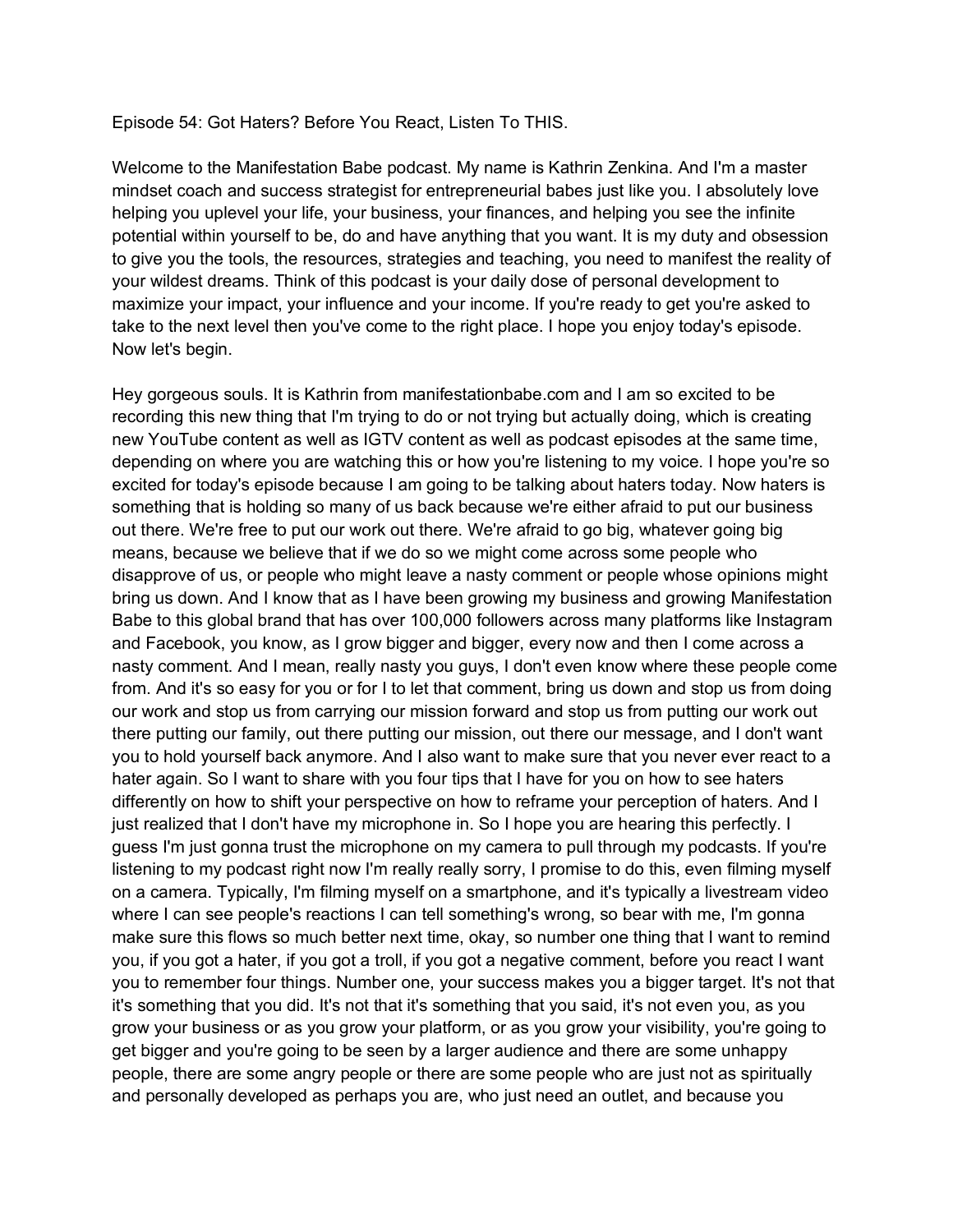happen to come across them and because you were the ones who trigger them in some way, shape or form that they decided to take out their opinion on you. It's not something that you did because as you're speaking your truth and as you're being your authentic self, you're not doing anything wrong, you have a right to express your opinion you have a right to share your message. You have a right to creatively express yourself. So it's not that you did anything wrong. Obviously, intention matters here. So let's say that your intention's in the right place, you're coming from your heart, you're coming from service. Just because you're a bigger target doesn't mean that it has anything to do with you. It's just that that hater, that troll, that person who is not in the most resourceful state, they would have taken it out on someone else. If it wasn't you, it would be someone else. So there's actually nothing unique that you did. There's nothing unique that you said. They will channel that anger at anyone no matter what. Tip number two that I have for you is to see this as a sign or a lesson to have more compassion for humanity. I know personally when I come across, you know when I first started my business it was really hard for me to take negative feedback, it was really hard for me to read a negative comment, and not take it personally. And I always sat there really concerned, like, what did I do to this person? Or what did I do wrong or what's wrong with them, I want to help them. And as I went on with my journey, as I went out with my business, I realized that this is a perfect opportunity for me to have compassion for this person. I started to see these haters or these trolls or you know, sometimes I don't even like calling them haters or trolls because they're just people who are hurting, and as you know, hurt people hurt people. And so I took this as a lesson to really practice my compassion muscle. This person is craving love. This person feels empty inside, this person is angry, this person has been hurt before, how can I send them love back anyway? And it's not that I generally react to them or respond to them and it's comments, I'm sending you love anyway, even though I've done that in the past, but just on an energetic level, cut that cord between you and your hater, or you and this person, and just send them love anyway. And maybe just maybe the universe sent this person to hate or to troll on you because you are the one who can handle it. You're going to be the elevated human being, you're going to be the spiritually mature human being who sees them in a different light and energetically sends them love anyway because that's exactly what they need. So next time you get a negative comment, obviously, just delete it, maybe even block that person from coming across your content, but as you do it, be of the highest intention and wish that whatever they are empty on, whatever they are missing from life that they finally get so they can stop hating on other people too. And I don't ever want you to think that you've got to be the one to teach them a lesson because there's nothing that you're going to do to change them. You cannot change people, only other people can change themselves. Tip number three that I have for you that really helped me was something that I learned from Tony Robbins. Tony Robbins talks about the six human needs, and why humans do the things that they do. So the six human needs, if you're unfamiliar with them are certainty, uncertainty, significance, love and connection, growth and contribution, something that Tony said to me in one of his previous events, and I've gone to pretty much all of his events by now, but I would say about a year ago as I started growing my business as I started to become more successful and as I came across people who just felt triggered by what I was doing, I took on these six human needs to help me explain why people do what they do. And what I ended up seeing is that when people decide to hate on your end, people feel insignificant or people feel like they need to say something or they feel triggered,